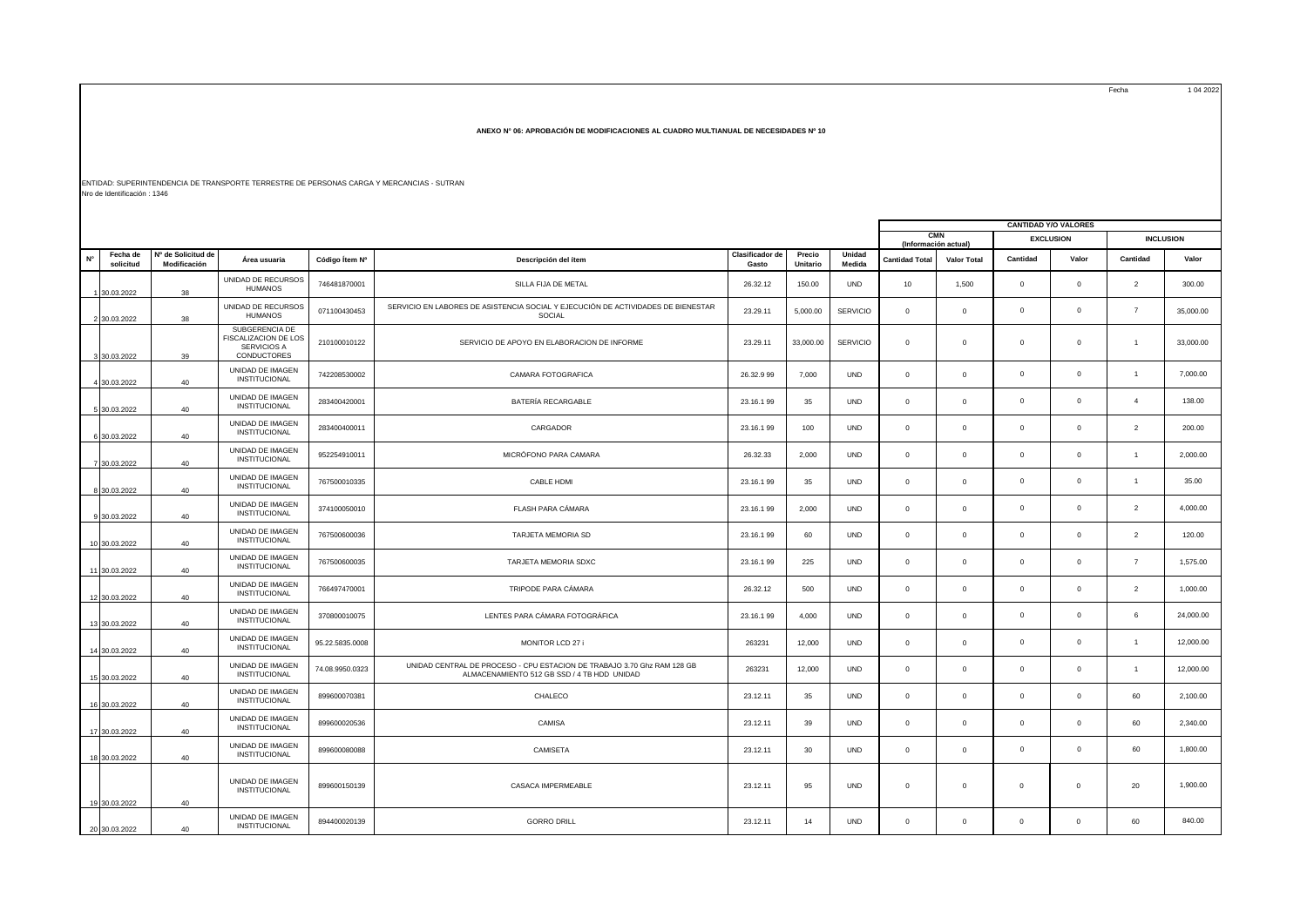| 21 30 03 2022 | 40 | UNIDAD DE IMAGEN<br>INSTITUCIONAL                          | 890200030126    | ZAPATO DE CUERO                                                                                                                                                                                          | 23.12.13        | 65        | <b>UND</b>      | $^{\circ}$   | $\mathbf 0$ | $\Omega$    | $\Omega$     | 8            | 520.00    |
|---------------|----|------------------------------------------------------------|-----------------|----------------------------------------------------------------------------------------------------------------------------------------------------------------------------------------------------------|-----------------|-----------|-----------------|--------------|-------------|-------------|--------------|--------------|-----------|
| 22 30.03.2022 | 40 | UNIDAD DE IMAGEN<br>INSTITUCIONAL                          | 071100382097    | SERVICIO EN COMUNICACIÓN E IMAGEN INSTITUCIONAL                                                                                                                                                          | 2.3.2.9.1.1     | 8.000     | SERVICIO        | $^{\circ}$   | $\Omega$    | $\Omega$    | $\Omega$     | $\Delta$     | 32,000.00 |
| 23 30.03.2022 | 40 | UNIDAD DE IMAGEN<br><b>INSTITUCIONAL</b>                   | 071100383466    | SERVICIO DE GESTIÓN DE CONTENIDOS DE COMUNICACIÓN INTERNA                                                                                                                                                | 2.3.2.9.1.1     | 6.000     | <b>SERVICIO</b> | $\Omega$     | $\Omega$    | $\Omega$    | $\Omega$     | 6            | 36,000.00 |
| 24 30.03.2022 | 40 | UNIDAD DE IMAGEN<br><b>INSTITUCIONAL</b>                   | 210100010080    | SERVICIO DE APOYO ADMINISTRATIVO                                                                                                                                                                         | 2.3.2.9.1.1     | 4,500     | <b>SERVICIO</b> | $\Omega$     | $\mathbf 0$ | $\Omega$    | $\Omega$     | $\mathbf{g}$ | 36,000.00 |
| 25 30.03.2022 | 41 | UNIDAD DE<br>CONTABILIDAD                                  | 071100381169    | SERVICIO ESPECIALIZADO EN CONTROL PREVIO                                                                                                                                                                 | 23.29.11        | 24,000.00 | <b>SERVICIO</b> | $\Omega$     | $\Omega$    | $\Omega$    | $\Omega$     | $\Omega$     | 24,000.00 |
| 26 31.03.2022 | 42 | <b>GERENCIA DE</b><br>PROCEDIMIENTOS Y<br><b>SANCIONES</b> | 071100380182    | SERVICIO ESPECIALIZADO EN TEMAS DE PRESUPUESTO                                                                                                                                                           | 23.29.11        | 67,699.00 | <b>SERVICIO</b> | $\Omega$     | 67699       | $\Omega$    | 67699        | $\Omega$     | 0.00      |
| 27 31.03.2022 | 42 | <b>GERENCIA DE</b><br>PROCEDIMIENTOS Y<br><b>SANCIONES</b> | 071100387112    | SERVICIO DE ELABORACIÓN DE PROYECTOS DE RESOLUCIONES                                                                                                                                                     | 23.29.11        | 17,699.00 | <b>SERVICIO</b> | $\Omega$     | $\Omega$    | $\Omega$    | $\Omega$     | $\Omega$     | 17,699.00 |
| 28 31.03.2022 | 42 | <b>GERENCIA DE</b><br>PROCEDIMIENTOS Y<br><b>SANCIONES</b> | 210100010410    | SERVICIO DE ASISTENTE ADMINISTRATIVO                                                                                                                                                                     | 23.29.11        | 25,000.00 | <b>SERVICIO</b> | $\Omega$     | $\Omega$    | $\Omega$    | $\Omega$     | $\Omega$     | 25,000.00 |
| 29 31.03.2022 | 42 | <b>GERENCIA DE</b><br>PROCEDIMIENTOS Y<br><b>SANCIONES</b> | 210100010476    | SERVICIO DE SEGUIMIENTO Y COORDINACIÓN DE ACTIVIDADES ADMINISTRATIVAS                                                                                                                                    | 23.29.11        | 25,000.00 | <b>SERVICIO</b> | $^{\circ}$   | $\mathbf 0$ | $\mathbf 0$ | $\mathbf 0$  | $^{\circ}$   | 25,000.00 |
| 30 31.03.22   | 43 | <b>GERENCIA DE</b><br><b>PREVENCION</b>                    | 07.11.0043.0231 | SERVICIO DE INDUCCIÓN EN RECOMENDACIONES PARA UNA CONDUCCIÓN SEGURA EN CARRETERA<br>A EMPRESAS DE TRANSPORTE TERRESTRE EN LIMA                                                                           | 2.3.2.7.11.99   | 27,900.00 | <b>SERVICIO</b> | $\Omega$     | $\Omega$    | $\Omega$    | $\Omega$     | $\Omega$     | 27,900.00 |
| 31 31 03 22   | 43 | <b>GERENCIA DE</b><br><b>PREVENCION</b>                    | 07.11.0043.0231 | SERVICIO DE INDUCCIÓN EN ESTADÍSTICAS RELACIONADAS A LOS SINIESTROS VIALES A<br>EMPRESAS DE TRANSPORTE TERRESTRE EN LIMA                                                                                 | 2.3.2.7.11.99   | 27,900.00 | <b>SERVICIO</b> | $\Omega$     | $\Omega$    | $\Omega$    | $\Omega$     | $\Omega$     | 27,900.00 |
| 32 31.03.22   | 43 | <b>GERENCIA DE</b><br><b>PREVENCION</b>                    | 07.11.0043.0231 | SERVICIO DE INDUCCIÓN EN INTRODUCCIÓN AL REGLAMENTO NACIONAL DE TRÁNSITO A<br>EMPRESAS DE TRANSPORTE TERRESTRE EN LIMA                                                                                   | 2.3.2.7.11.99   | 27,900.00 | <b>SERVICIO</b> | $\Omega$     | $\Omega$    | $\Omega$    | $\Omega$     | $\Omega$     | 27,900.00 |
| 33 31.03.22   | 43 | <b>GERENCIA DE</b><br>PREVENCION                           | 07.11.0043.0231 | SERVICIO DE INDUCCIÓN EN IMPORTANCIA DE LA SEGURIDAD VIAL PARA LA PREVENCIÓN DE<br>SINIESTROS VIALES A EMPRESAS DE TRANSPORTE TERRESTRE EN LIMA                                                          | 2.3.2.7.11.99   | 27,900.00 | <b>SERVICIO</b> | $\Omega$     | $\Omega$    | $\Omega$    | $\Omega$     | $\Omega$     | 27,900.00 |
| 34 31.03.22   | 43 | <b>GERENCIA DE</b><br><b>PREVENCION</b>                    | 07.11.0043.0231 | SERVICIO DE INDUCCIÓN EN PREVENCIÓN DE RIESGOS EN EL SERVICIO DE TRANSPORTE<br>TERRESTRE A EMPRESAS DE TRANSPORTE TERRESTRE EN LIMA                                                                      | 2.3.2.7.11.99   | 27,900.00 | SERVICIO        | $^{\circ}$   | $\mathbf 0$ | $\mathbf 0$ | $\mathbf 0$  | $\mathbf 0$  | 27,900.00 |
| 35 31.03.22   | 43 | <b>GERENCIA DE</b><br><b>PREVENCION</b>                    | 07.11.0043.0231 | SERVICIO DE INDUCCIÓN EN CULTURA PREVENTIVA PARA LA REDUCCIÓN DE SINIESTROS VIALES A<br>EMPRESAS DE TRANSPORTE TERRESTRE EN LIMA                                                                         | 2.3.2.7.11.99   | 27,900.00 | <b>SERVICIO</b> | $^{\circ}$   | $\mathbf 0$ | $\mathbf 0$ | $\mathbf 0$  | $^{\circ}$   | 27,900.00 |
| 36 31.03.22   | 43 | <b>GERENCIA DE</b><br><b>PREVENCION</b>                    | 07.11.0043.023  | SERVICIO DE INDUCCIÓN EN SEÑALIZACIÓN VIAL PARA LA PREVENCIÓN DE ACCIDENTES A<br>EMPRESAS DE TRANSPORTE TERRESTRE EN LIMA                                                                                | 2.3.2.7.11.99   | 27,900.00 | <b>SERVICIO</b> | $^{\circ}$   | $\mathbf 0$ | $\mathbf 0$ | $\mathbf{0}$ | $^{\circ}$   | 27,900.00 |
| 37 31.03.22   | 43 | <b>GERENCIA DE</b><br><b>PREVENCION</b>                    | 07.11.0043.023  | SERVICIO DE INDUCCIÓN EN PRINCIPALES RECOMENDACIONES PARA UN VIAJE SEGURO A<br>EMPRESAS DE TRANSPORTE TERRESTRE EN LIMA                                                                                  | 2.3.2.7.11.99   | 27,900.00 | <b>SERVICIO</b> | $\mathbf{0}$ | $^{\circ}$  | $\Omega$    | $\mathbf 0$  | $\mathbf 0$  | 27,900.00 |
| 38 31.03.22   | 43 | <b>GERENCIA DE</b><br><b>PREVENCION</b>                    | 07.11.0043.0231 | SERVICIO DE INDUCCIÓN EN EXCESO DE VELOCIDAD COMO CAUSA DE SINIESTROS VIALES A<br>EMPRESAS DE TRANSPORTE TERRESTRE EN LIMA                                                                               | 2.3.2.7.11.99   | 27,900.00 | <b>SERVICIO</b> | $\Omega$     | $\Omega$    | $\Omega$    | $\Omega$     | $\Omega$     | 27,900.00 |
| 39 31.03.22   | 43 | <b>GERENCIA DE</b><br><b>PREVENCION</b>                    | 07.11.0043.0231 | SERVICIO DE FOMENTO DE PARTICIPACIÓN DEL PERSONAL DE LAS ENTIDADES COMPLEMENTARIAS<br>EN LAS CAPACITACIONES DE PREVENCIÓN Y SENSIBILIZACIÓN A CONDUCTORES DE EMPRESAS DE<br>TRANSPORTE TERRESTRE EN LIMA | 2.3.2.7.11.99   | 21,600.00 | SERVICIO        | $^{\circ}$   | $\mathbf 0$ | $\mathbf 0$ | $\mathbf 0$  | $^{\circ}$   | 21,600.00 |
| 40 31.03.22   | 43 | <b>GERENCIA DE</b><br><b>PREVENCION</b>                    | 07.11.0043.0231 | SERVICIO DE SENSIBILIZACIÓN EN "EL EXCESO DE VELOCIDAD COMO CAUSA DE SINIESTROS<br>VIALES" A CONDUCTORES DE TRANSPORTE TERRESTRE DE CARGA Y PASAJEROS EN LIMA                                            | 2.3.2.7.11.99   | 21,600.00 | <b>SERVICIO</b> | $\Omega$     | $\Omega$    | $\Omega$    | $\Omega$     | $\Omega$     | 21,600.00 |
| 41 31.03.22   | 43 | <b>GERENCIA DE</b><br><b>PREVENCION</b>                    | 07.11.0043.0231 | SERVICIO DE SENSIBILIZACIÓN EN "VELOCIDAD PRECAUTORIA, LÍMITES MÁXIMOS Y SUS<br>INFRACCIONES" A CONDUCTORES DE TRANSPORTE TERRESTRE DE CARGA Y PASAJEROS EN LIMA                                         | 2.3.2.7.11.99   | 21,600.00 | <b>SERVICIO</b> | $\Omega$     | $\Omega$    | $\Omega$    | $\Omega$     | $\Omega$     | 21,600.00 |
| 42 31.03.22   | 43 | <b>GERENCIA DE</b><br><b>PREVENCION</b>                    | 07.11.0043.0231 | SERVICIO DE SENSIBILIZACIÓN EN "PREVENCIÓN DE ACCIONES IMPRUDENTES Y DISTRACCIONES<br>DURANTE LA CONDUCCIÓN" A CONDUCTORES DE TRANSPORTE TERRESTRE DE CARGA Y<br>PASAJEROS EN LIMA                       | 2.3.2.7.11.99   | 21,600.00 | <b>SERVICIO</b> | $\Omega$     | $\Omega$    | $\Omega$    | $\Omega$     | $\Omega$     | 21,600.00 |
| 43 31.03.22   | 43 | <b>GERENCIA DE</b><br><b>PREVENCION</b>                    | 07.11.0043.0231 | SERVICIO DE SENSIBILIZACIÓN EN "USUARIOS VULNERABLES Y SU DERECHO DE PASO" A<br>CONDUCTORES DE TRANSPORTE TERRESTRE DE CARGA Y PASAJEROS EN LIMA                                                         | 2.3. 2. 7.11.99 | 21,600.00 | <b>SERVICIO</b> | $\mathbf 0$  | $\mathbf 0$ | $\mathbf 0$ | $\mathbf 0$  | $\mathbf 0$  | 21,600.00 |
| 44 31.03.22   | 43 | <b>GERENCIA DE</b><br><b>PREVENCION</b>                    | 07.11.0043.0231 | SERVICIO DE SENSIBILIZACIÓN EN "FACTORES CLIMATOLÓGICOS QUE AFECTAN LA CONDUCCIÓN Y<br>LA REACCIÓN ANTE DESASTRES NATURALES" A CONDUCTORES DE TRANSPORTE TERRESTRE DE<br>CARGA Y PASAJEROS EN LIMA       | 2.3.2.7.11.99   | 21,600.00 | <b>SERVICIO</b> | $\Omega$     | $\Omega$    | $\Omega$    | $\Omega$     | $\Omega$     | 21,600.00 |
| 45 31.03.22   | 43 | <b>GERENCIA DE</b><br><b>PREVENCION</b>                    | 07.11.0043.0231 | SERVICIO DE SENSIBILIZACIÓN EN "CONSECUENCIAS DEL CONSUMO DE ALCOHOL Y DROGAS<br>DURANTE LA CONDUCCIÓN" A CONDUCTORES DE TRANSPORTE TERRESTRE DE CARGA Y<br>PASAJEROS EN LIMA                            | 2.3.2.7.11.99   | 21,600.00 | <b>SERVICIO</b> | $\Omega$     | $\Omega$    | $\Omega$    | $\Omega$     | $\Omega$     | 21.600.00 |
| 46 31.03.22   | 43 | <b>GERENCIA DE</b><br><b>PREVENCION</b>                    | 07.11.0043.0231 | SERVICIO DE SENSIBILIZACIÓN EN "PREVENCIÓN DE LA TRATA DE PERSONAS Y EL ACOSO SEXUAL<br>EN EL TRANSPORTE TERRESTRE" A CONDUCTORES DE TRANSPORTE TERRESTRE DE CARGA Y<br>PASAJEROS EN LIMA                | 2.3.2.7.11.99   | 21,600.00 | <b>SERVICIO</b> | $\Omega$     | $\Omega$    | $\Omega$    | $\mathbf 0$  | $\mathbf 0$  | 21,600.00 |
| 47 31.03.22   | 43 | <b>GERENCIA DE</b><br><b>PREVENCION</b>                    | 07.11.0043.0231 | SERVICIO DE SENSIBILIZACIÓN EN "REQUISITOS OBLIGATORIOS PARA LA PRESTACIÓN DEL<br>SERVICIO DE TRANSPORTE TERRESTRE" A CONDUCTORES DE TRANSPORTE TERRESTRE DE<br>CARGA Y PASAJEROS EN LIMA                | 2.3.2.7.11.99   | 21.600.00 | <b>SERVICIO</b> | $\Omega$     | $\Omega$    | $\Omega$    | $\Omega$     | $\Omega$     | 21,600.00 |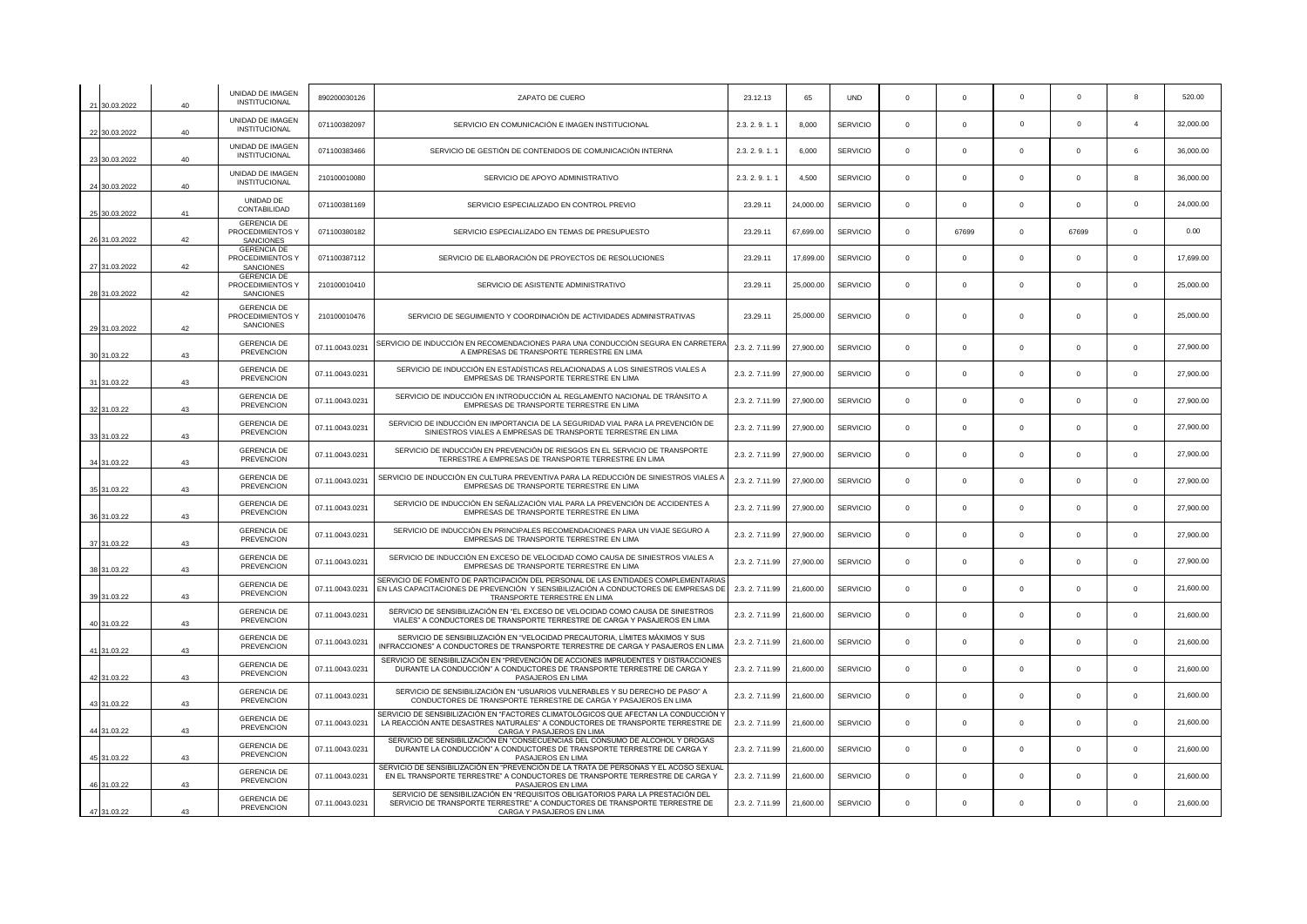| 48 31.03.22 | 43 | <b>GERENCIA DE</b><br><b>PREVENCION</b> | 07.11.0043.0231 | SERVICIO DE SENSIBILIZACIÓN EN "IMPORTANCIA DE LAS PAUSAS ACTIVAS Y LA PREVENCIÓN DE<br>RIESGOS ERGONÓMICOS" A CONDUCTORES DE TRANSPORTE TERRESTRE DE CARGA Y<br>PASAJEROS EN LIMA                                                        | 2.3.2.7.11.99   | 21,600.00 | <b>SERVICIO</b> | $\Omega$    | $\mathbf{0}$ | $\Omega$    | $\Omega$    | $\Omega$    | 21,600.00 |
|-------------|----|-----------------------------------------|-----------------|-------------------------------------------------------------------------------------------------------------------------------------------------------------------------------------------------------------------------------------------|-----------------|-----------|-----------------|-------------|--------------|-------------|-------------|-------------|-----------|
| 49 31.03.22 | 43 | <b>GERENCIA DE</b><br><b>PREVENCION</b> | 07.11.0043.0231 | SERVICIO DE SENSIBILIZACIÓN EN "PREVENCIÓN DE LA FATIGA Y SOMNOLENCIA EN LA<br>CONDUCCIÓN" A CONDUCTORES DE TRANSPORTE TERRESTRE DE CARGA Y PASAJEROS EN LIMA                                                                             | 2.3.2.7.11.99   | 21,600.00 | <b>SERVICIO</b> | $\Omega$    | $\Omega$     | $\Omega$    | $\Omega$    | $\Omega$    | 21,600.00 |
| 50 31.03.22 | 43 | <b>GERENCIA DE</b><br><b>PREVENCION</b> | 07.11.0043.0231 | SERVICIO DE SENSIBILIZACIÓN EN "USO ADECUADO DE LAS LUCES DEL VEHÍCULO EN<br>CARRETERAS" A CONDUCTORES DE TRANSPORTE TERRESTRE DE CARGA Y PASAJEROS EN LIMA                                                                               | 2.3.2.7.11.99   | 21,600.00 | <b>SERVICIO</b> | $\Omega$    | $\Omega$     | $\Omega$    | $\Omega$    | $\Omega$    | 21,600.00 |
| 51 31.03.22 | 43 | <b>GERENCIA DE</b><br><b>PREVENCION</b> | 07.11.0043.0231 | SERVICIO DE SENSIBILIZACIÓN EN "PUNTOS CIEGOS EN LA CONDUCCIÓN" Y "REVISIÓN DEL<br>VEHÍCULO ANTES DE INICIAR UN VIAJE" A CONDUCTORES DE TRANSPORTE TERRESTRE DE CARGA<br>Y PASAJEROS EN LIMA                                              | 2.3.2.7.11.99   | 21,600.00 | <b>SERVICIO</b> | $^{\circ}$  | $^{\circ}$   | $\mathbf 0$ | $\mathbf 0$ | $^{\circ}$  | 21,600.00 |
| 52 31.03.22 | 43 | <b>GERENCIA DE</b><br><b>PREVENCION</b> | 07.11.0043.0231 | SERVICIO DE SENSIBILIZACIÓN EN "LA IMPORTANCIA DE USO DEL CINTURÓN DE SEGURIDAD" A<br>CONDUCTORES DE TRANSPORTE TERRESTRE DE CARGA Y PASAJEROS EN LIMA                                                                                    | 2.3.2.7.11.99   | 21,600.00 | <b>SERVICIO</b> | $\Omega$    | $\Omega$     | $\Omega$    | $\Omega$    | $^{\circ}$  | 21,600.00 |
| 53 31.03.22 | 43 | <b>GERENCIA DE</b><br><b>PREVENCION</b> | 07.11.0043.0231 | SERVICIO DE PROMOCIÓN Y ORIENTACIÓN EN LA CAMPAÑA "ACCIONES DE PREVENCIÓN PARA<br>REDUCIR LOS SINIESTROS VIALES EN CARRETERAS" A USUARIOS DEL SERVICIO DE TRANSPORTE<br>TERRESTRE EN LIMA                                                 | 2.3.2.7.11.99   | 17,500.00 | <b>SERVICIO</b> | $\Omega$    | $\Omega$     | $\Omega$    | $\Omega$    | $\mathbf 0$ | 17,500.00 |
| 54 31.03.22 | 43 | <b>GERENCIA DE</b><br><b>PREVENCION</b> | 07.11.0043.0231 | SERVICIO DE PROMOCIÓN Y ORIENTACIÓN EN LA CAMPAÑA "COBERTURA DEL SEGURO<br>OBLIGATORIO ANTE ACCIDENTES DE TRÁNSITO" A USUARIOS DEL SERVICIO DE TRANSPORTE<br>TERRESTRE EN LIMA                                                            | 2.3.2.7.11.99   | 17,500.00 | <b>SERVICIO</b> | $\mathbf 0$ | $\mathbf 0$  | $\Omega$    | $\Omega$    | $\Omega$    | 17,500.00 |
| 55 31 03 22 | 43 | <b>GERENCIA DE</b><br><b>PREVENCION</b> | 07.11.0043.0231 | SERVICIO DE PROMOCIÓN Y ORIENTACIÓN EN LA CAMPAÑA "CÓMO FUNCIONA EL APLICATIVO VIAJE<br>SEGURO Y SUS BENEFICIOS" A USUARIOS DEL SERVICIO DE TRANSPORTE TERRESTRE EN LIMA                                                                  | 2.3.2.7.11.99   | 17,500.00 | <b>SERVICIO</b> | $\Omega$    | $\Omega$     | $\Omega$    | $\Omega$    | $\Omega$    | 17,500.00 |
| 56 31.03.22 | 43 | <b>GERENCIA DE</b><br><b>PREVENCION</b> | 07.11.0043.0231 | SERVICIO DE PROMOCIÓN Y ORIENTACIÓN EN LA CAMPAÑA "CONOCE LAS JORNADAS DE<br>CONDUCCIÓN EN EL SERVICIO DE TRANSPORTE TERRESTRE DE PERSONAS" A USUARIOS DEL<br>SERVICIO DE TRANSPORTE TERRESTRE EN LIMA                                    | 2.3.2.7.11.99   | 17,500.00 | <b>SERVICIO</b> | $\Omega$    | $\Omega$     | $\Omega$    | $\Omega$    | $^{\circ}$  | 17.500.00 |
| 57 31.03.22 | 43 | <b>GERENCIA DE</b><br><b>PREVENCION</b> | 07.11.0043.0231 | SERVICIO DE PROMOCIÓN Y ORIENTACIÓN EN LA CAMPAÑA "CONOCE LAS PRINCIPALES<br>FUNCIONES DE LA SUTRAN" A USUARIOS DEL SERVICIO DE TRANSPORTE TERRESTRE EN LIMA                                                                              | 2.3.2.7.11.99   | 17,500.00 | <b>SERVICIO</b> | $^{\circ}$  | $^{\circ}$   | $\Omega$    | $\mathbf 0$ | $\Omega$    | 17,500.00 |
| 58 31.03.22 | 43 | <b>GERENCIA DE</b><br><b>PREVENCION</b> | 07.11.0043.0231 | SERVICIO DE PROMOCIÓN Y ORIENTACIÓN EN LA CAMPAÑA "CONOCE LOS PRINCIPALES NÚMEROS<br>PARA REPORTAR EMERGENCIAS EN CARRETERAS" A USUARIOS DEL SERVICIO DE TRANSPORTE<br>TERRESTRE EN LIMA                                                  | 2.3.2.7.11.99   | 17,500.00 | <b>SERVICIO</b> | $\Omega$    | $\Omega$     | $\Omega$    | $\Omega$    | $\Omega$    | 17,500.00 |
| 59 31.03.22 | 43 | <b>GERENCIA DE</b><br><b>PREVENCION</b> | 07.11.0043.0231 | SERVICIO DE PROMOCIÓN Y ORIENTACIÓN EN LA CAMPAÑA "CONOCE LOS PUNTOS CIEGOS DEL<br>CONDUCTOR Y COMO PREVENIR ACCIDENTES AL CRUZAR LA VÍA" A USUARIOS DEL SERVICIO DE<br>TRANSPORTE TERRESTRE EN LIMA                                      | 2.3.2.7.11.99   | 17,500.00 | <b>SERVICIO</b> | $^{\circ}$  | $^{\circ}$   | $\mathbf 0$ | $\mathbf 0$ | $^{\circ}$  | 17,500.00 |
| 60 31.03.22 | 43 | <b>GERENCIA DE</b><br><b>PREVENCION</b> | 07.11.0043.0231 | SERVICIO DE PROMOCIÓN Y ORIENTACIÓN EN LA CAMPAÑA "CONOCE TUS PRINCIPALES DEBERES<br>EN EL SERVICIO DE TRANSPORTE TERRESTRE DE PERSONAS" A USUARIOS DEL SERVICIO DE<br>TRANSPORTE TERRESTRE EN LIMA                                       | 2.3.2.7.11.99   | 17,500.00 | <b>SERVICIO</b> | $\Omega$    | $\Omega$     | $\Omega$    | $\Omega$    | $\Omega$    | 17.500.00 |
| 61 31.03.22 | 43 | <b>GERENCIA DE</b><br><b>PREVENCION</b> | 07.11.0043.023  | ERVICIO DE PROMOCIÓN Y ORIENTACIÓN EN LA CAMPAÑA "CONOCE TUS PRINCIPALES DERECHO"<br>EN EL SERVICIO DE TRANSPORTE TERRESTRE DE PERSONAS" A USUARIOS DEL SERVICIO DE<br>TRANSPORTE TERRESTRE EN LIMA                                       | 2.3. 2. 7.11.99 | 17,500.00 | <b>SERVICIC</b> | $\Omega$    | $^{\circ}$   | $\Omega$    | $\mathbf 0$ | $\mathbf 0$ | 17,500.00 |
| 62 31.03.22 | 43 | <b>GERENCIA DE</b><br><b>PREVENCION</b> | 07.11.0043.0231 | SERVICIO DE PROMOCIÓN Y ORIENTACIÓN EN LA CAMPAÑA "IMPORTANCIA DE PORTAR EL DNI<br>PARA VIAJES EN CARRETERAS Y LA PREVENCIÓN DE LA TRATA DE PERSONAS" A USUARIOS DEL<br>SERVICIO DE TRANSPORTE TERRESTRE EN LIMA                          | 2.3.2.7.11.99   | 17,500.00 | <b>SERVICIO</b> | $\Omega$    | $\Omega$     | $\Omega$    | $\Omega$    | $\Omega$    | 17,500.00 |
| 63 31.03.22 | 43 | <b>GERENCIA DE</b><br><b>PREVENCION</b> | 07.11.0043.0231 | SERVICIO DE PROMOCIÓN Y ORIENTACIÓN EN LA CAMPAÑA "IMPORTANCIA DEL TRANSPORTE<br>FORMAL EN EL TRANSPORTE TERRESTRE DE PERSONAS Y LOS PRINCIPALES REQUISITOS QUE<br>DEBEN CUMPLIR" A USUARIOS DEL SERVICIO DE TRANSPORTE TERRESTRE EN LIMA | 2.3.2.7.11.99   | 17,500.00 | <b>SERVICIO</b> | $\Omega$    | $\Omega$     | $\Omega$    | $\Omega$    | $\Omega$    | 17,500.00 |
| 64 31.03.22 | 43 | <b>GERENCIA DE</b><br><b>PREVENCION</b> | 07.11.0043.0231 | SERVICIO DE PROMOCIÓN Y ORIENTACIÓN EN LA CAMPAÑA "LA IMPORTANCIA DE USO DEL<br>CINTURÓN DE SEGURIDAD" A USUARIOS DEL SERVICIO DE TRANSPORTE TERRESTRE EN LIMA                                                                            | 2.3.2.7.11.99   | 17,500.00 | <b>SERVICIO</b> | $\Omega$    | $^{\circ}$   | $\Omega$    | $\Omega$    | $^{\circ}$  | 17,500.00 |
| 65 31.03.22 | 43 | <b>GERENCIA DE</b><br><b>PREVENCION</b> | 07.11.0043.0231 | SERVICIO DE PROMOCIÓN Y ORIENTACIÓN EN LA CAMPAÑA "QUÉ HACER ANTE LA OCURRENCIA DE<br>UN SINIESTRO VIAL" A USUARIOS DEL SERVICIO DE TRANSPORTE TERRESTRE EN LIMA                                                                          | 2.3.2.7.11.99   | 17,500.00 | <b>SERVICIO</b> | $^{\circ}$  | $\mathbf 0$  | $\Omega$    | $\mathbf 0$ | $^{\circ}$  | 17,500.00 |
| 66 31.03.22 | 43 | <b>GERENCIA DE</b><br><b>PREVENCION</b> | 07.11.0043.0231 | SERVICIO DE PROMOCIÓN Y ORIENTACIÓN EN LA CAMPAÑA "USUARIOS VULNERABLES Y SU<br>DERECHO DE PASO EN EL USO DE LAS VÍAS" A USUARIOS DEL SERVICIO DE TRANSPORTE<br>TERRESTRE EN LIMA                                                         | 2.3. 2. 7.11.99 | 17,500.00 | <b>SERVICIO</b> | $\mathbf 0$ | $\mathbf 0$  | $\mathbf 0$ | $\mathbf 0$ | $\mathbf 0$ | 17,500.00 |
| 31.03.22    | 43 | <b>GERENCIA DE</b><br><b>PREVENCION</b> | 50.01.0005.056  | SERVICIO DE ELABORACIÓN DE PRODUCTOS CONTRA EL SOL (MANGAS PROTECTORAS Y<br>TAPASOL) CON LOGO SUTRAN PARA CONDUCTORES PARTICIPANTES EN LOS PROGRAMAS DE<br>PREVENCIÓN.                                                                    | 2.3. 2. 7.11. 6 | 4.00      | <b>SERVICIO</b> | $\Omega$    | $^{\circ}$   | $\Omega$    | $\mathbf 0$ | 8000        | 32.000.00 |
| 68 31.03.22 | 43 | <b>GERENCIA DE</b><br><b>PREVENCION</b> | 50.01.0005.056  | SERVICIO DE ELABORACIÓN DE MATERIALES (CUADERNO, LAPICERO, CARTUCHERA, LAPIZ Y<br>BORRADOR) PARA PARTICIPANTES EN LOS PROGRAMAS DE PREVENCIÓN.                                                                                            | 2.3.2.7.11.6    | 10.00     | <b>SERVICIO</b> | $\Omega$    | $\Omega$     | $\Omega$    | $\Omega$    | 3000        | 30.000.00 |
| 69 31.03.22 | 43 | <b>GERENCIA DE</b><br><b>PREVENCION</b> | 50.01.0005.056  | SERVICIO DE ELABORACIÓN DE BANNERS VERTICALES Y HORIZONTALES                                                                                                                                                                              | 2.3. 2. 7.11. 6 | 160.00    | <b>SERVICIO</b> | $\mathbf 0$ | $^{\circ}$   | $\mathbf 0$ | $\mathbf 0$ | 200         | 32,000.00 |
| 70 31.03.22 | 43 | <b>GERENCIA DE</b><br><b>PREVENCION</b> | 50.01.0005.056  | SERVICIO DE ELABORACIÓN DE MODULO DE ATENCIÓN PORTATIL CON LOGOS DE PROGRAMAS DE<br>PREVENCIÓN                                                                                                                                            | 2.3.2.7.11.6    | 450.00    | <b>SERVICIO</b> | $\Omega$    | $\Omega$     | $\Omega$    | $\Omega$    | 30          | 13.500.00 |
| 71 31.03.22 | 43 | <b>GERENCIA DE</b><br><b>PREVENCION</b> | 50.01.0005.056  | SERVICIO DE ELABORACIÓN DE MUÑECOS INTERACTIVOS PARA EL PROGRAMA SUTRAN EDUCA<br><b>COLEGIOS</b>                                                                                                                                          | 2.3. 2. 7.11. 6 | 300.00    | <b>SERVICIO</b> | $\Omega$    | $\Omega$     | $\Omega$    | $\Omega$    | 6           | 1,800.00  |
| 72 31.03.22 | 43 | <b>GERENCIA DE</b><br><b>PREVENCION</b> | 50.01.0005.056  | SERVICIO DE ELABORACIÓN DE MATERIAL PROMOCIONAL (ALMOHADAS DE VIAJE, TOMATODO<br>, PELOTITA ANTIESTRES Y AMBIENTADOR VEHICULOS PARA LAS USUARIOS DEL SERVICIO DE<br>TRANSPORTE TERRESTRE ORIENTADOS)                                      | 2.3. 2. 7.11. 6 | 20.00     | <b>SERVICIO</b> | $^{\circ}$  | $^{\circ}$   | $^{\circ}$  | $^{\circ}$  | 1500        | 30,000.00 |
| 73 31.03.22 | 43 | <b>GERENCIA DE</b><br><b>PREVENCION</b> | 50.01.0005.056  | SERVICIO DE ELABORACIÓN DE IMPLEMENTOS DE BIOSEGURIDAD PARA LA NO PROPAGACIÓN DEL<br>COVID-19 PARA USUARIOS DE LAS CAPACITACIONES DE PREVENCIÓN DE LA SUTRAN (LANYARD<br>ATOMIZADOR ARNÉS Y MASCARILLAS CON LOGO SUTRAN)                  | 2.3.2.7.11.6    | 13.00     | <b>SERVICIC</b> | $\Omega$    | $\Omega$     | $\Omega$    | $\Omega$    | 2000        | 26,000.00 |
| 74 31 03 22 | 43 | <b>GERENCIA DE</b><br><b>PREVENCION</b> | 50.01.0005.056  | SERVICIO DE ELABORACIÓN DE MOCHILAS Y BOLSA DE CAMBREL C/ FUELLE                                                                                                                                                                          | 2.3.2.7.11.6    | 80.00     | <b>SERVICIC</b> | $^{\circ}$  | $^{\circ}$   | $\mathbf 0$ | $\mathbf 0$ | 450         | 36,000.00 |
| 75 31.03.22 | 43 | <b>GERENCIA DE</b><br><b>PREVENCION</b> | 89.96.0008.0088 | CAMISETA DE ALGODÓN MANGA CORTA                                                                                                                                                                                                           | 2.3.12.1        | 80.00     | <b>UNIDAD</b>   | $\Omega$    | $\Omega$     | $\Omega$    | $\Omega$    | 450         | 36,000.00 |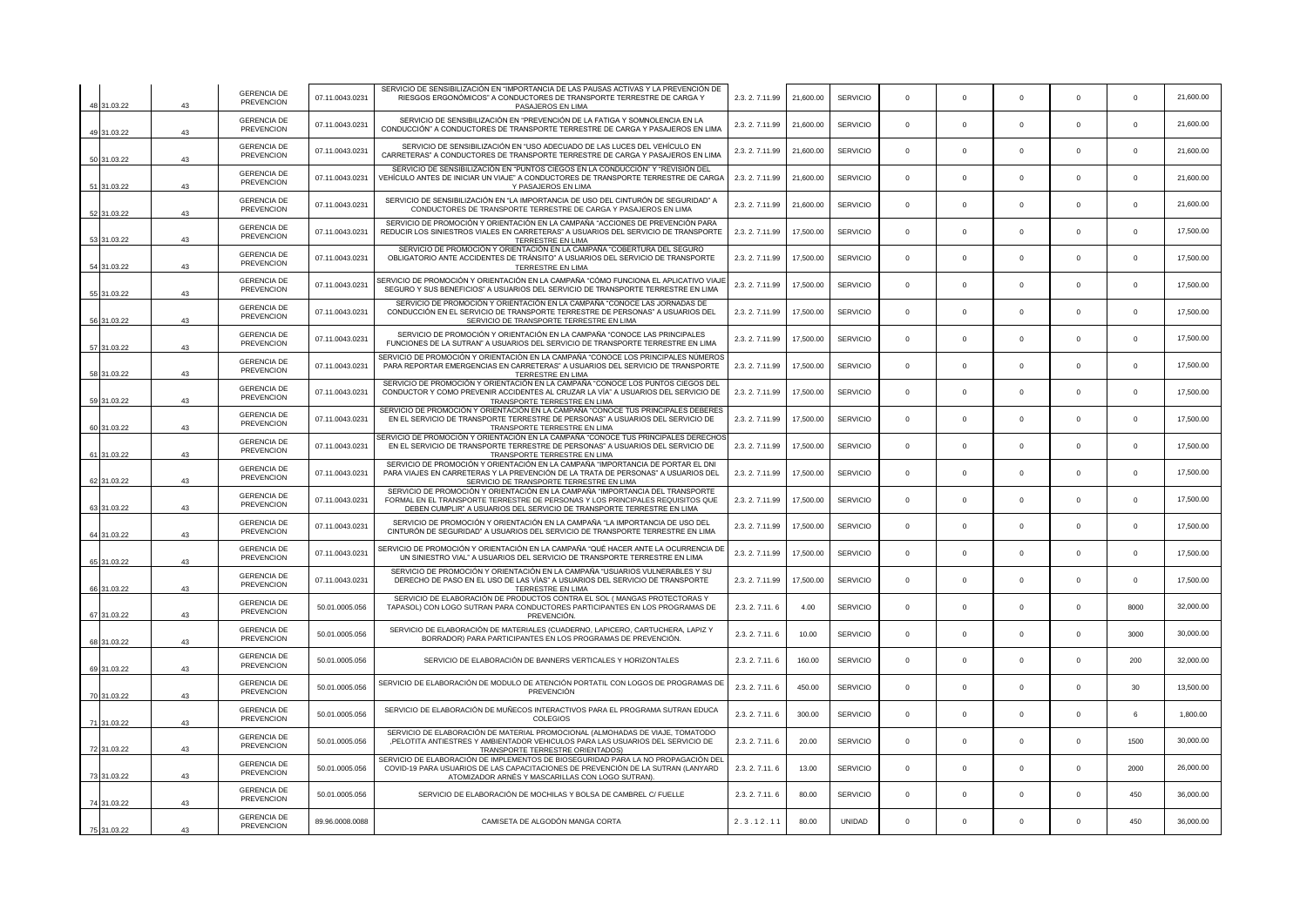| 76 31.03.22   | 43 | <b>GERENCIA DE</b><br>PREVENCION                                                         | 89.96.0015.0029 | CAMISETA DE ALGODÓN PIQUÉ MANGA LARGA                               | 2.3.12.11    | 80.00      | UNIDAD          | $\mathbf 0$    | $\mathbf 0$  | $\mathbf 0$    | $\circ$      | 450                 | 36,000.00  |
|---------------|----|------------------------------------------------------------------------------------------|-----------------|---------------------------------------------------------------------|--------------|------------|-----------------|----------------|--------------|----------------|--------------|---------------------|------------|
| 77 31.03.22   | 43 | <b>GERENCIA DE</b><br><b>PREVENCION</b>                                                  | 89.96.0015.0021 | CASACA IMPERMEABLE CON CAPUCHA UNISEX                               | 2.3.12.11    | 120.00     | <b>UNIDAD</b>   | $\,0\,$        | $\mathbf 0$  | $^{\circ}$     | $\mathbf 0$  | 300                 | 36,000.00  |
| 78 31.03.22   | 43 | <b>GERENCIA DE</b><br>PREVENCION                                                         | 89.96.0007.0381 | CHALECO DE DRIL UNISEX BORDADO                                      | 2.3.12.11    | 120.00     | UNIDAD          | $\mathsf 0$    | $\mathbf 0$  | $\mathbf 0$    | $\mathbf 0$  | 200                 | 24,000.00  |
| 79 31.03.2022 | 44 | SUBGERENCIA DE<br>REGISTRO Y EJECUCION<br>DE SANCIONES                                   | 071100380126    | Servicio Especializado en Estadística                               | 23.29.11     | 39,664.00  | <b>SERVICIO</b> | $\overline{1}$ | 39664        | $\mathsf 0$    | 39664        | $\mathsf{O}\xspace$ | 0.00       |
| 80 31.03.2022 | 44 | SUBGERENCIA DE<br>REGISTRO Y EJECUCION<br>DE SANCIONES                                   | 210100010192    | Servicio Notificación de Documentos con Unidad Vehicular            | 23.29.11     | 9,664.00   | <b>SERVICIO</b> | $\mathsf 0$    | $\circ$      | $\Omega$       | $\Omega$     | $\overline{1}$      | 9,664.00   |
| 81 31.03.2022 | 44 | SUBGERENCIA DE<br>EGISTRO Y EJECUCION<br>DE SANCIONES                                    | 0711100387112   | Servicio de Elaboracion de Proyectos de Resoluciones                | 23.29.11     | 15,000.00  | SERVICIO        | $\mathbf 0$    | $\mathbf 0$  | $\mathbf 0$    | $\mathbf 0$  | $\overline{1}$      | 15,000.00  |
| 82 31.03.2022 | 44 | SUBGERENCIA DE<br><b>EGISTRO Y EJECUCION</b><br>DE SANCIONES                             | 071100385565    | Revisión y Validación de Información de Expedientes Coactivos       | 23.29.11     | 15,000.00  | SERVICIO        | $\,0\,$        | $\mathsf 0$  | $^{\circ}$     | $\mathbf 0$  | $\overline{1}$      | 15,000.00  |
| 83 31.03.2022 | 45 | SUBGERENCIA DE<br>PROCEDIMIENTO DE<br><b>TRANSITO</b>                                    | 071100387112    | Elaboración de Proyectos de Resoluciones                            | 23.29.11     | 160,000.00 | <b>SERVICIO</b> | $\mathbf 0$    | $\mathbf 0$  | $\overline{0}$ | $\mathbf 0$  | 5                   | 160,000.00 |
| 84 31.03.2022 | 45 | SUBGERENCIA DE<br>PROCEDIMIENTO DE<br>TRANSITO                                           | 071100385643    | Servicio de Revisión y Analisis de las Resoluciones Administrativas | 23.29.11     | 48,000.00  | SERVICIO        | $\,0\,$        | $\mathbf 0$  | $\mathsf 0$    | $\mathsf 0$  | $\overline{2}$      | 48,000.00  |
| 85 31.03.2022 | 45 | SUBGERENCIA DE<br>PROCEDIMIENTO DE<br><b>TRANSITO</b>                                    | 860100040006    | Apoyo Legal                                                         | 23.29.11     | 52,800.00  | <b>SERVICIO</b> | $\,0\,$        | $\mathsf 0$  | $\mathbf 0$    | $\mathbf 0$  | $\overline{2}$      | 52,800.00  |
| 86 31.03.2022 | 45 | SUBGERENCIA DE<br>PROCEDIMIENTO DE<br>TRANSITO                                           | 2101000107432   | Gestión Administrativa                                              | 23.29.11     | 28,000.00  | <b>SERVICIO</b> | $\mathbf 0$    | $\mathbf 0$  | $^{\circ}$     | $\mathbf 0$  | $\overline{1}$      | 28,000.00  |
| 87 31.03.2022 | 46 | <b>GERENCIA DE ESTUDIOS</b><br>Y NORMAS                                                  | 070500040043    | SERVICIO ESPECIALIZADO EN MATERIA LEGAL                             | 23.29.11     | 36,800.00  | <b>SERVICIO</b> | $\mathbf 0$    | $\mathbf 0$  | $\mathbf 0$    | $\mathbf 0$  | $\mathbf 0$         | 36,800.00  |
| 88 31.03.2022 | 46 | <b>GERENCIA DE ESTUDIOS</b><br>Y NORMAS                                                  | 070500040043    | SERVICIO ESPECIALIZADO EN MATERIA LEGAL                             | 23.29.11     | 36,800.00  | SERVICIO        | $\,0\,$        | $\mathsf 0$  | $\mathbf 0$    | $\mathbf 0$  | $\mathbf 0$         | 36,800.00  |
| 89 31.03.2022 | 46 | GERENCIA DE ESTUDIOS<br>Y NORMAS                                                         | 210100010080    | SERVICIO DE APOYO ADMINISTRATIVO                                    | 23.29.11     | 27,000.00  | <b>SERVICIO</b> | $\mathbf 0$    | $\mathbf 0$  | $\overline{0}$ | $\mathbf 0$  | $\mathbf 0$         | 27,000.00  |
| 90 31.03.2022 | 46 | <b>SERENCIA DE ESTUDIOS</b><br>Y NORMAS                                                  | 071100380126    | SERVICIO ESPECIALIZADO EN ESTADISTICA                               | 23.29.11     | 36,800.00  | SERVICIO        | $\,0\,$        | $\mathsf 0$  | $\mathsf 0$    | $\mathsf 0$  | $\mathsf 0$         | 36,800.00  |
| 91 31.03.2022 | 46 | SERENCIA DE ESTUDIOS<br>Y NORMAS                                                         | 071100380126    | SERVICIO ESPECIALIZADO EN ESTADISTICA                               | 23.29.11     | 36,800.00  | <b>SERVICIO</b> | $\mathsf 0$    | $\mathbf 0$  | $\Omega$       | $\Omega$     | $\circ$             | 36,800.00  |
| 92 31.03.2022 | 46 | <b>GERENCIA DE ESTUDIOS</b><br>Y NORMAS                                                  | 901000010012    | PASAJES Y GASTOS DE TRANSPORTE                                      | 23.21.21     | 17,100.00  | SERVICIO        | $\mathbf 0$    | $\mathbf 0$  | $\mathbf 0$    | $\mathbf 0$  | $\mathbf 0$         | 17,100.00  |
| 93 31.03.2022 | 46 | <b>GERENCIA DE ESTUDIOS</b><br>Y NORMAS                                                  | 901000070003    | VIATICOS Y ASIGNACIONES POR COMISION DE SERVICIOS                   | 23.21.22     | 17,920.00  | SERVICIO        | $\,0\,$        | $\mathbf 0$  | $^{\circ}$     | $\mathbf 0$  | $\mathsf 0$         | 17,920.00  |
| 94 28.03.2022 | 47 | OFICINA DE<br>PLANEAMIENTO Y<br>PRESUPUESTO                                              | 6464000200099   | PIZARRA DE CRISTAL TEMPLADO INCOLORO 8 MM 1.20 M X 1.00M            | 23.1 99.1 99 | 800.00     | <b>UND</b>      | $\mathbf 0$    | $\mathbf 0$  | $\mathbf 0$    | $\mathbf{0}$ | $\mathbf{1}$        | 800.00     |
| 95 31.03.2022 | 48 | SUBGERENCIA DE<br>PROCEDIMIENTO DE<br>SERVICIO DE<br>TRANSPORTES Y DE<br>PESOS Y MEDIDAS | 071100387112    | Elaboración de Proyectos de Resoluciones                            | 23.29.11     | 120,000.00 | <b>SERVICIO</b> | $\mathbf 0$    | $\mathbf 0$  | $\mathbf 0$    | $\mathbf 0$  | $\overline{1}$      | 120,000.00 |
| 96 31.03.2022 | 48 | SUBGERENCIA DE<br>PROCEDIMIENTO DE<br>SERVICIO DE<br>TRANSPORTES Y DE<br>PESOS Y MEDIDAS | 860100040006    | Apoyo Legal                                                         | 23.29.11     | 120,000.00 | <b>SERVICIO</b> | $\circ$        | $\mathbf{0}$ | $^{\circ}$     | $\mathbf 0$  | $\overline{1}$      | 120,000.00 |
| 97 31.03.2022 | 48 | SUBGERENCIA DE<br>PROCEDIMIENTO DE<br>SERVICIO DE<br>TRANSPORTES Y DE<br>PESOS Y MEDIDAS | 2101000107432   | Gestión Administrativa                                              | 23.29.11     | 28,000.00  | SERVICIO        | $\mathbf 0$    | $\mathbf{0}$ | $\mathsf 0$    | $\mathbf 0$  | $\mathbf{3}$        | 64,000.00  |
| 98 01.04.2022 | 49 | UNIDAD DE<br>ABASTECIMIENTO                                                              | 070500040026    | SERVICIO ESPECIALIZADO EN TRANSPORTES                               | 23.29.11     | 36,000.00  | <b>SERVICIO</b> | $\mathbf 0$    | $\mathbf{0}$ | $\mathbf 0$    | $\mathbf 0$  | $\mathbf 0$         | 36,000.00  |
| 99 01.04.2022 | 49 | UNIDAD DE<br>ABASTECIMIENTO                                                              | 210100010410    | SERVICIO DE ASISTENTE ADMINISTRATIVO                                | 23.29.11     | 21,000.00  | <b>SERVICIO</b> | $\,0\,$        | $\mathbf 0$  | $\mathsf 0$    | $\mathbf 0$  | $\mathsf 0$         | 21,000.00  |